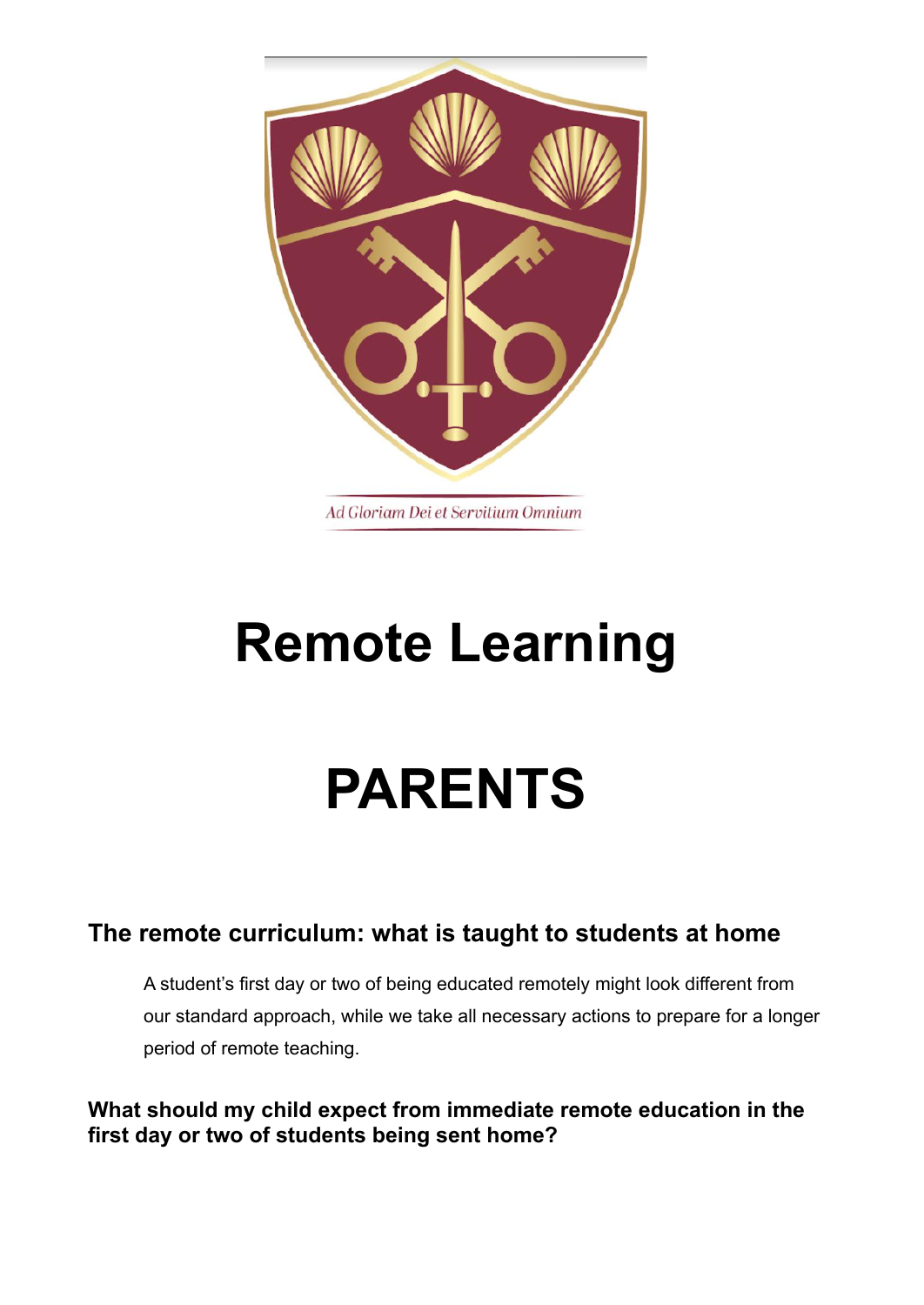During the first few days of remote learning, students will be able to access their Google Classroom account and follow the set work according to their usual academy timetable. A variety of tasks will be set and responded to by Google Classroom.

#### **Following the first few days of remote education, will my child be taught broadly the same curriculum as they would if they were in the academy?**

- We teach the same curriculum remotely as we do in school wherever possible and appropriate. However, we have needed to make some adaptations in some subjects.
- Our academy website has updated curriculum overviews which give parents / carers and students the topics to be taught over the course of the term.
- Lessons will continue to follow the planned curriculum with all subjects offering a variety of live and pre-recorded lessons. All timetabled lessons will continue to be followed. For the more practical subjects, teachers will adapt lessons to promote learning and skills development. PE lessons will continue to encourage students to be active whilst studying remotely.

## **Remote teaching and study time each day**

#### **How long can I expect work set by the school to take my child each day?**

We expect that remote education (including remote teaching and independent work) will take students broadly the following number of hours each day:

| Secondary school-aged students not<br>working towards formal qualifications<br>this year | 5 hours per day (as per DFE<br>guidelines) |
|------------------------------------------------------------------------------------------|--------------------------------------------|
| Secondary school-aged students<br>working towards formal qualifications<br>this year     | 5 hours per day (as per DFE<br>guidelines) |

The academy day will run as follows:

Registration 9.00am - 9.15am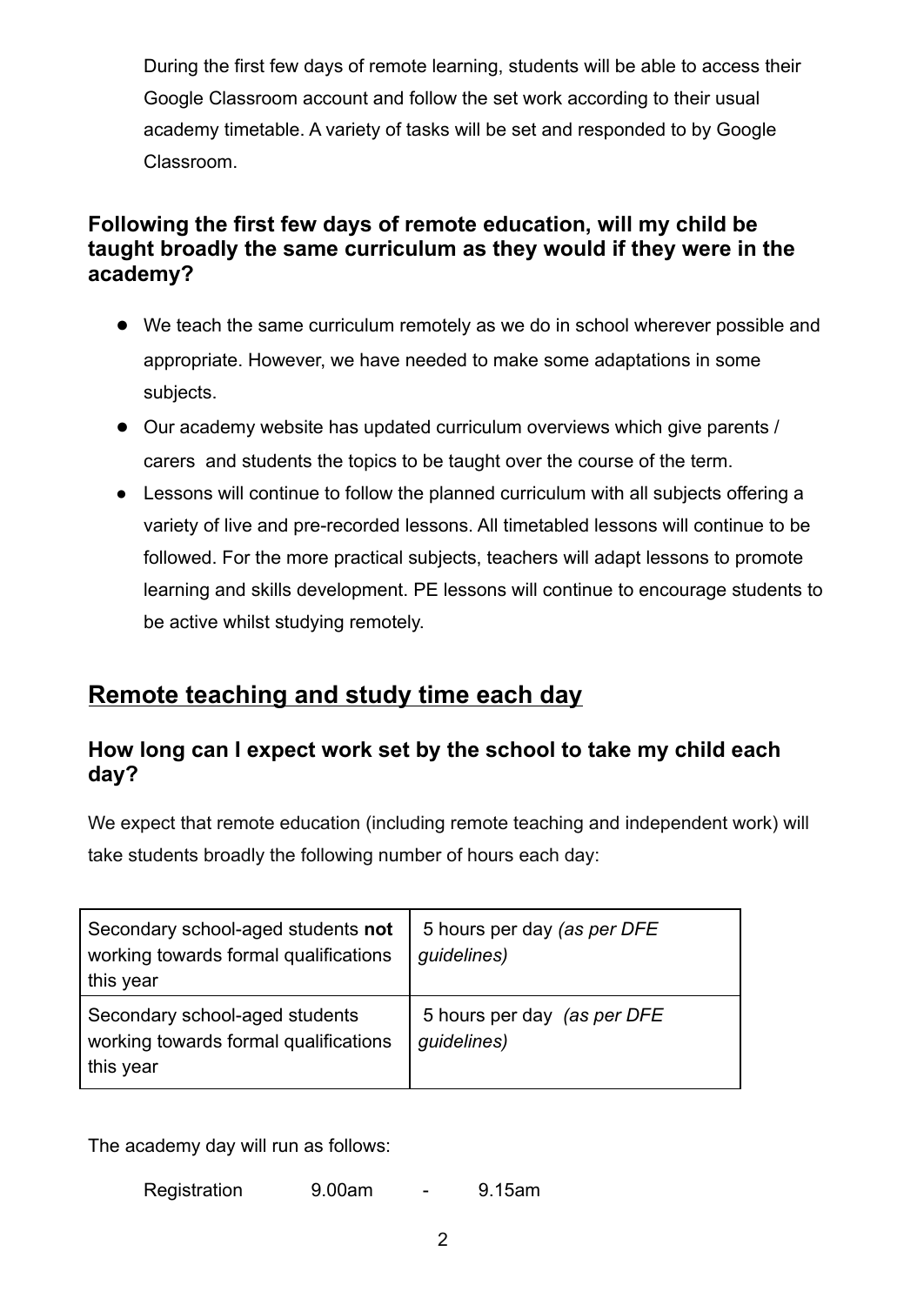| Period 1 | 9.20am             | $\blacksquare$           | 11.00am            |
|----------|--------------------|--------------------------|--------------------|
| Period 2 | 11.20am            | $\overline{\phantom{0}}$ | 1.00 <sub>pm</sub> |
| Period 2 | 1.30 <sub>pm</sub> | ۰.                       | 3.20pm             |

## **Accessing remote education**

#### **How will my child access any online remote education you are providing?**

- All work will be centralised through Google Classroom.
- All students have been taught to use the online platform Google Classroom. The academy website has video tutorials for parents on how to use and monitor the use of Google Classroom.
- All live-lessons and pre-recorded lessons will be delivered on Google Classroom.
- Various subjects will use further online resources to support remote learning, including Oak National Academy, Hegarty maths, Dr Frost, Seneca, GCSEpod and Kerboodle.

#### **If my child does not have digital or online access at home, how will you support them to access remote education?**

We recognise that some students may not have suitable online access at home. We take the following approaches to support those students to access remote education:

- Email *office@tpc.academy* to request the use of a laptop/ chromebook or extra data for internet use
- Parents /carers without means to access remote learning are welcome to request their child to attend the academy to access their learning. Please email this request on *office@tpc.academy*
- We are able to send home printed resources for those not able to access remote learning, please request to on *office@tpc.academy*

#### **How will my child be taught remotely?**

We use a combination of the following approaches to teach students remotely: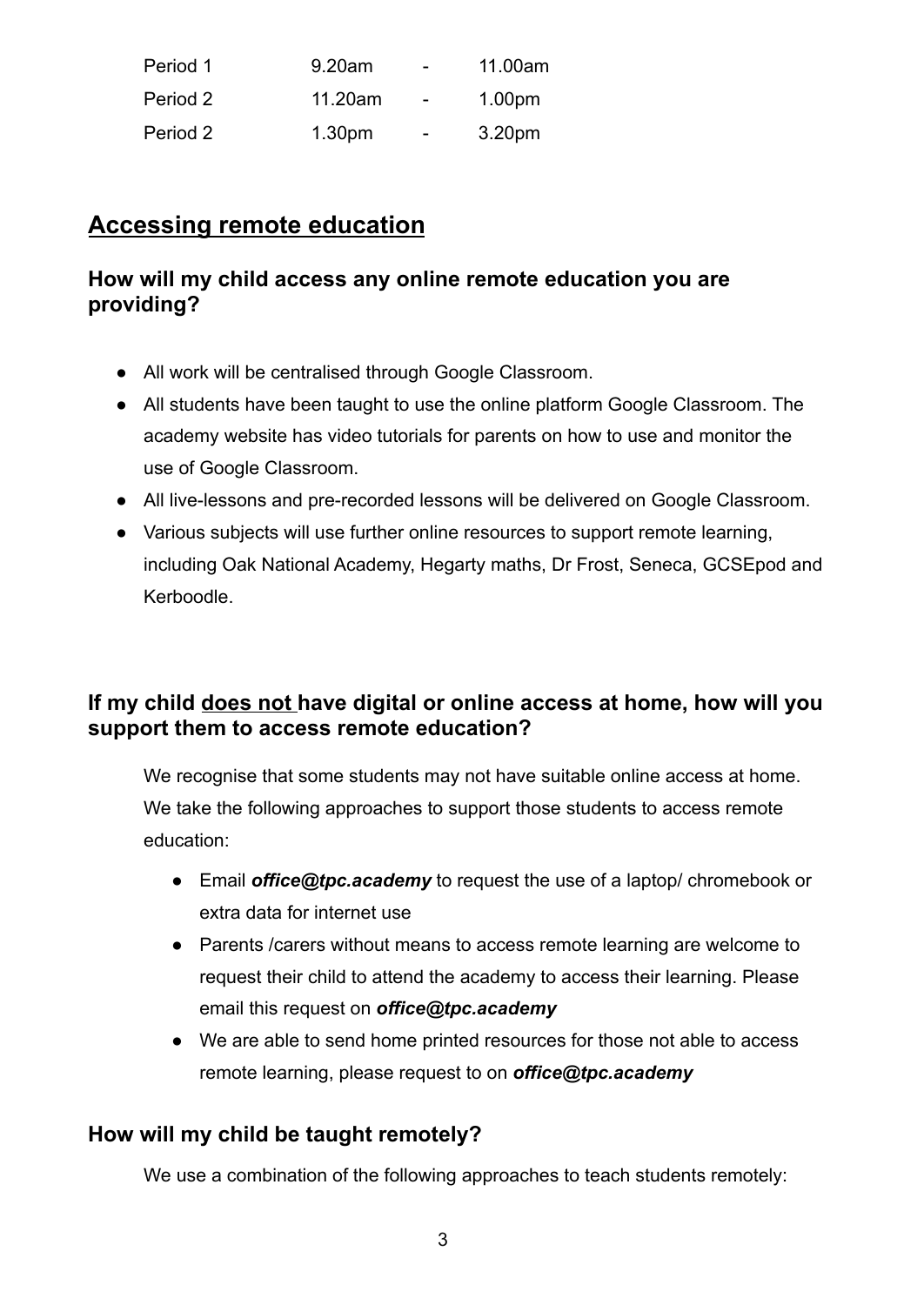- Live teaching (online lessons) via Google Meets.
- All lessons for years 11-13 will have elements of live teaching.
- Some lessons for years 7-10 will be live.
- Recorded teaching (e.g. Oak National Academy lessons, video/audio recordings made by teachers).
- Textbooks and reading books pupils have at home
- Work set on a range of platforms that we subscribe to as an Academy, including Hegarty Maths, Dr Frost, GCSEPod, Kerboodle, Seneca Learn and others.

# **Engagement and feedback**

#### **What are your expectations for my child's engagement and the support that we as parents and carers should provide at home?**

- Students are expected to log on to Google Classroom each day for 'live' form time at **8.45am.**
- Students should then follow their school timetable for each day, so they will be completing work from 3 subjects for approximately 100 minutes per subject.
- Some work will require students to participate in live lessons and some tasks will be set for students to complete independently.
- Please support your child in ensuring they are up and ready to learn by 9am each day. Students should take regular breaks from the computer at their normal break times (11am - 11.20 and 1pm-1.30). Please encourage your child to avoid distractions where possible, such as the television and social media.

#### **How will you check whether my child is engaging with their work and how will I be informed if there are concerns?**

- Teachers will record students' engagement with remote learning on a daily basis, via a tracking spreadsheet.
- Contact will be made with home via telephone twice per week if students have not been engaging in their learning.

### **How will you assess my child's work and progress?**

Feedback can take many forms and may not always mean extensive written comments for individual children. For example, whole-class feedback or quizzes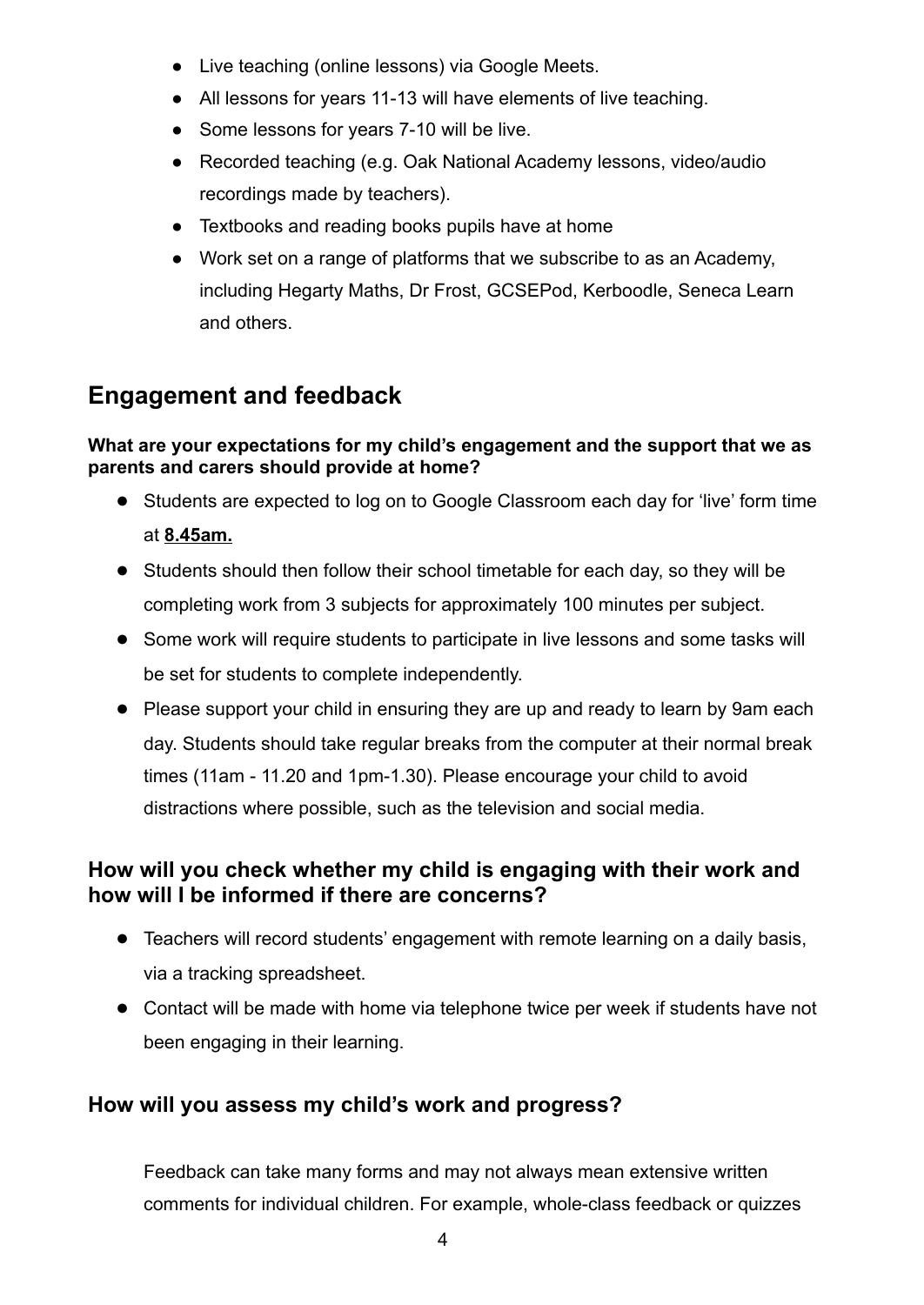marked automatically via digital platforms are also valid and effective methods, amongst many others. Our approach to feeding back on student work is as follows:

- Students' will receive feedback on their work through self-marking quizzes, either on Google forms or from other learning platforms as listed in the first section,
- Students may also receive feedback as written or recorded verbal feedback on their work submitted via google classroom.
- Teachers may also give whole class feedback during live or recorded lessons.
- Students can expect to receive feedback from each subject at least once per fortnight, with subjects taught more frequently giving feedback more regularly.

# **Additional support for students with particular needs**

#### **How will you work with me to help my child who needs additional support from adults at home to access remote education?**

We recognise that some students, for example some students with special educational needs and disabilities (SEND), may not be able to access remote education without support from adults at home. We acknowledge the difficulties this may place on families, and we will work with parents and carers to support those students in the following ways:

- The Academy recognises that normal face-to-face learning cannot be replicated to online learning for all students. As a result, the SENCO and other school staff are working with SLT, teachers, teaching assistants, pastoral team and outside agencies to ensure that parents and students are supported at home.
- All students supported by an Educational Health Care Plan have been assigned a keyworker to work with students and parents/carers on a weekly basis at a minimum with any concerns. Where the student had specific intervention some of these will continue, such as Speech and Language Therapy (SaLT) on a weekly basis as well as outreach support from SEaTSS.